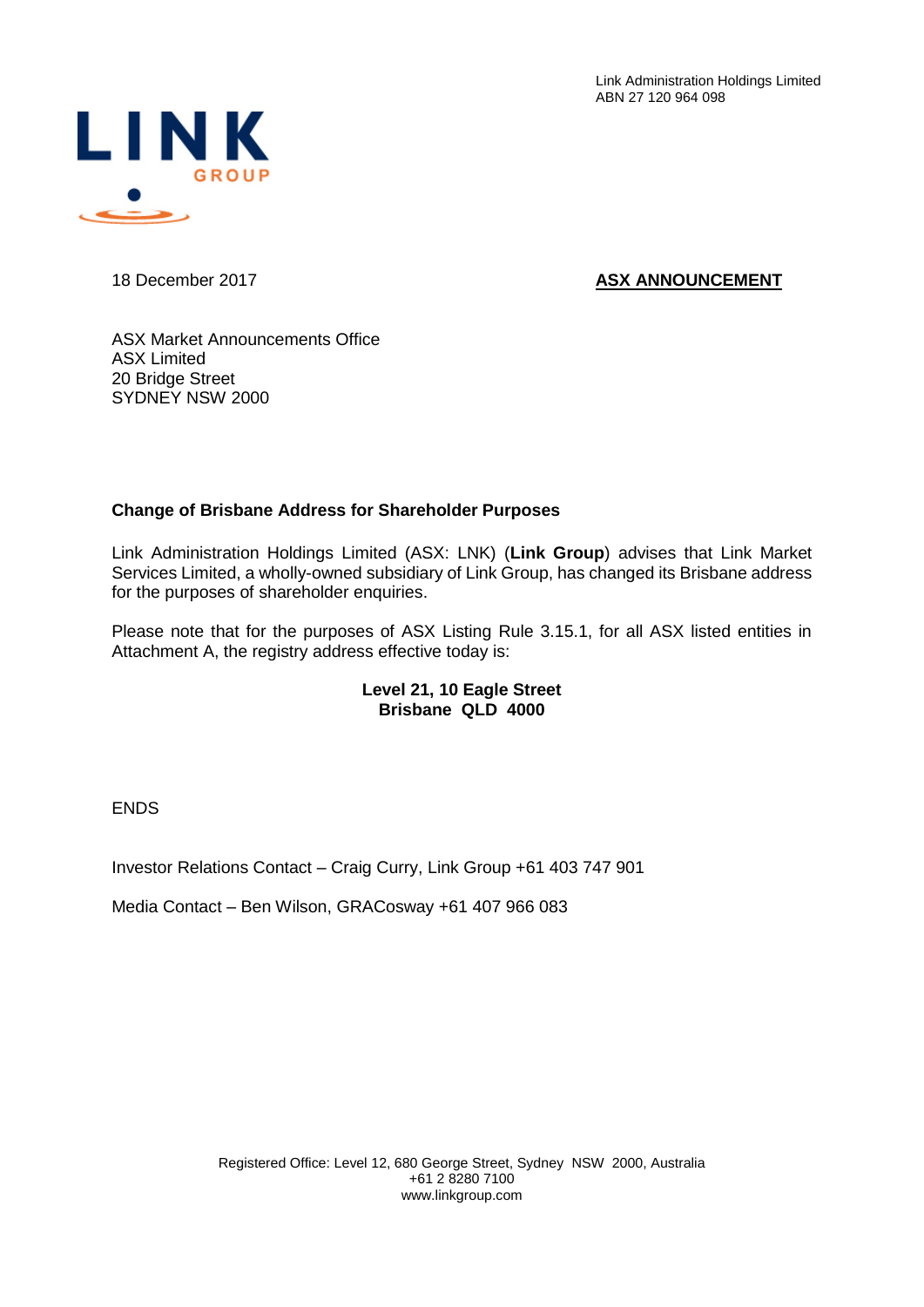## **Attachment A**

| <b>ASX Code</b> | <b>Issuer</b>                                    |
|-----------------|--------------------------------------------------|
| <b>AIS</b>      | <b>Aeris Resources Limited</b>                   |
| <b>AQZ</b>      | <b>Alliance Aviation Services Limited</b>        |
| <b>ALT</b>      | Analytica Limited                                |
| <b>AJQ</b>      | <b>Armour Energy Limited</b>                     |
| <b>AJD</b>      | Asia Pacific Data Centre Group                   |
| <b>AKN</b>      | <b>Auking Mining Limited</b>                     |
| <b>ANW</b>      | Aus Tin Mining Limited                           |
| <b>AUH</b>      | <b>AustChina Holdings Limited</b>                |
| <b>AHF</b>      | Australia Dairy Farms Group                      |
| <b>AAC</b>      | Australian Agricultural Company Limited          |
| <b>AQC</b>      | <b>Australian Pacific Coal Limited</b>           |
| 4WD             | <b>Automotive Solutions Group Limited</b>        |
| <b>BOQ</b>      | <b>Bank of Queensland Limited</b>                |
| <b>BHD</b>      | Benjamin Hornigold Limited                       |
| <b>BLA</b>      | <b>Blue Sky Alternative Investments Limited</b>  |
| <b>BAF</b>      | <b>Blue Sky Alternatives Access Fund Limited</b> |
| <b>BPS</b>      | <b>BPS Technology Limited</b>                    |
| <b>BPG</b>      | <b>Byte Power Group Limited</b>                  |
| CZZ             | Capilano Honey Limited                           |
| <b>CNX</b>      | <b>Carbon Energy Limited</b>                     |
| <b>CAP</b>      | Carpentaria Resources Limited                    |
| <b>CLT</b>      | <b>Cellnet Group Limited</b>                     |
| <b>CCA</b>      | <b>Change Financial Limited</b>                  |
| <b>CDH</b>      | <b>ChongHerr Investments Limited</b>             |
| <b>CMI</b>      | <b>CMI Limited</b>                               |
| <b>DHR</b>      | Dark Horse Resources Limited                     |
| <b>DTL</b>      | Data#3 Limited                                   |
| <b>DGR</b>      | <b>DGR Global Limited</b>                        |
| <b>DRX</b>      | <b>Diatreme Resources Limited</b>                |
| <b>DMP</b>      | Domino's Pizza Enterprises Limited               |
| <b>EPW</b>      | <b>ERM Power Limited</b>                         |
| <b>EGH</b>      | Eureka Group Holdings Limited                    |
| <b>FTT</b>      | <b>Factor Therapeutics Limited</b>               |
| <b>FDM</b>      | Freedom Oil and Gas Limited                      |
| <b>FSA</b>      | <b>FSA Group Limited</b>                         |
| <b>GCM</b>      | <b>GARDA Capital Group</b>                       |
| <b>GDF</b>      | <b>GARDA Diversified Property Fund</b>           |
| <b>GBT</b>      | <b>GBST Holdings Limited</b>                     |
| <b>HML</b>      | Henry Morgan Limited                             |
| <b>IPD</b>      | ImpediMed Limited                                |
| <b>IVX</b>      | <b>Invion Limited</b>                            |